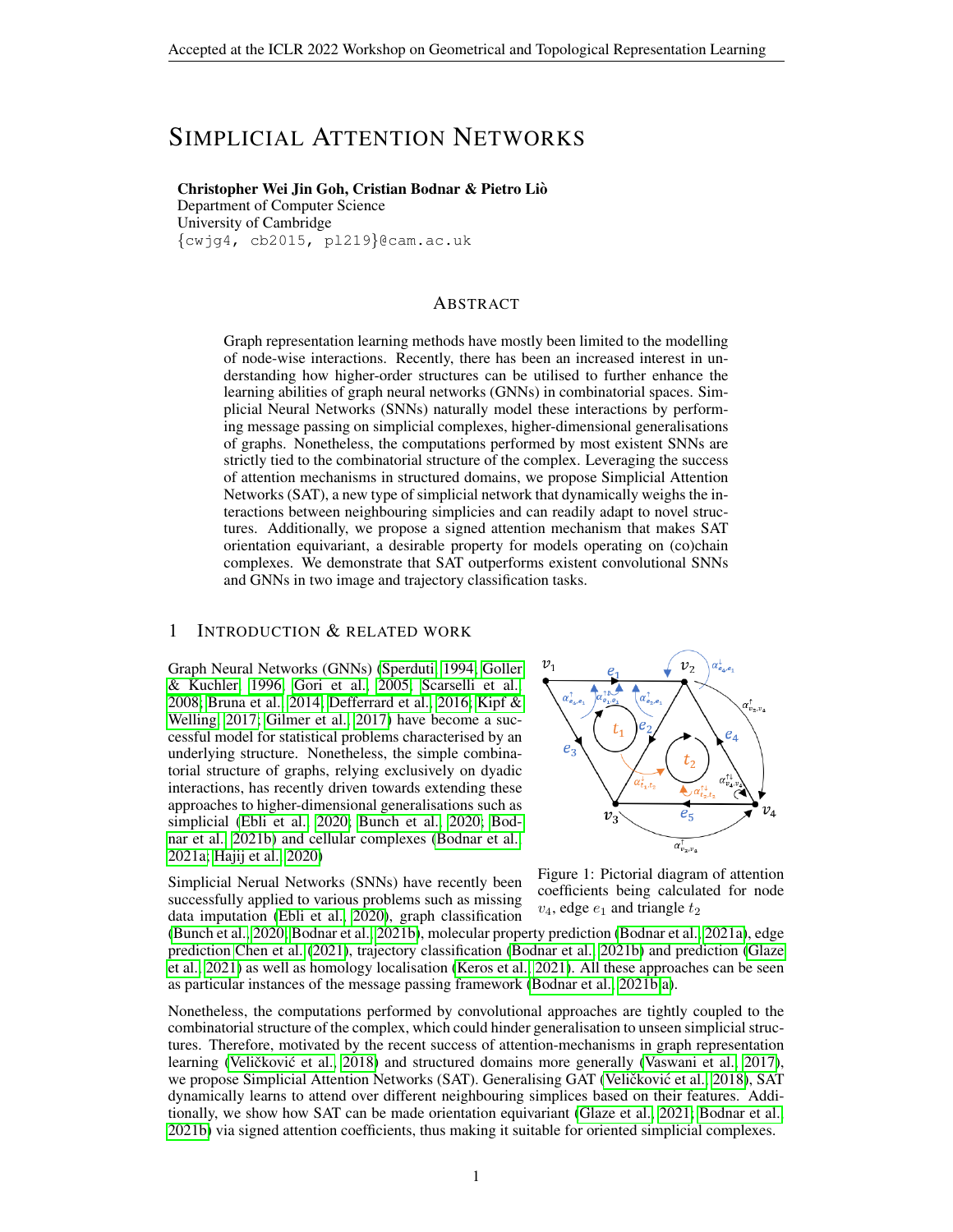In practice, we consider an image classification task based on superpixel graphs and a trajectory classification benchmark involving oriented simplicial complexes. We evaluate SAT in both settings against several GNN and SNN baselines and demonstrate it outperforms them. Code for model and experiments can be found at [https://github.com/ggoh29/](https://github.com/ggoh29/Simplicial-neural-network-benchmark) [Simplicial-neural-network-benchmark](https://github.com/ggoh29/Simplicial-neural-network-benchmark).

# 2 BACKGROUND

**Simplicial Complexes** Simplicial complexes are a class of topological spaces that are made of nicely glued simplices of various dimensions. Given a set of vertices  $V$ , a k-simplex is an unordered subset  $\{v_0, v_1, \ldots, v_k\}$  where  $v_i \in V$  and  $v_i \neq v_j$  for all  $i \neq j$ . For a k-simplex  $\sigma =$  $\{v_0, v_1, \ldots, v_k\}$ , we say its faces are all the (k-1)-simplices that are also subsets of  $\sigma$ , while its cofaces are all  $(k+1)$ -simplices that have  $\sigma$  as a face. A simplex can also have an orientation, denoted by  $[v_0, v_1, \ldots, v_k]$ , where there is a chosen orientation for its vertices. Two orientations are considered equivalent if they differ by an even permutation, or can be expressed by an even number of transpositions. The choice of orientation is arbitrary and it is used only for bookkeeping purposes.

Adjacencies Similarly to how we consider two nodes to be adjacent if there exists an edge that connects the two of them together, there is a notion of adjacency for simplicial complexes. However, adjacency can exist in two forms. Two k-simplices  $\sigma_i$  and  $\sigma_j$  are upper adjacent if both are faces of some  $(k + 1)$ -simplex  $\tau$ . If the complex is oriented, we further say  $\sigma_i$  and  $\sigma_j$  are similarly oriented with respect to  $\tau$  if the orientations of  $\sigma_i$  and  $\sigma_j$  agree with the ones induced by  $\tau$ . If not, they are dissimilarly oriented. Similarly, two k-simplices  $\sigma_i$  and  $\sigma_j$  are lower adjacent if both have a common face. We denote the upper adjacent simplices of  $\sigma$  by  $\mathcal{N}_{\sigma}^{\uparrow}$  and the down adjacent simplices by  $\mathcal{N}_{\sigma}^{\downarrow}$ . For the purposes of this paper, we also assume that  $\sigma \in \mathcal{N}_{\sigma}^{\uparrow}$  and  $\sigma \in \mathcal{N}_{\sigma}^{\downarrow}$ . Given two adjacent d-dim simplices  $\sigma, \tau$ , denote by  $o_{\sigma,\tau} \in \{\pm 1\}$  the relative orientation between them with  $o_{\sigma,\sigma} = 1$  for all σ. If the complex is not oriented, we assume  $o_{\sigma,\tau} = 1$  for all adjacent simplices  $\sigma, \tau$ .

**Hodge Laplacian** Consider a simplicial complex K. Denote by  $C_k$  the vector space with coefficients in  $\mathbb R$  having the oriented k-simplices of K as its basis. Elements of this vector space are called k-chains. Then we can define a boundary operator  $\partial_k : \mathbf{C}_k(X) \to \mathbf{C}_{k-1}(X)$  acting on the basis elements via  $\partial_k[v_0,\ldots,v_k] := \sum_i (-1)^i [v_0,\ldots,\hat{v}_i,\ldots,v_k]$ , where  $\hat{v}_i$  denotes the face obtained by excluding  $v_i$ . This can be represented as a matrix  $\mathbf{B}_k$  where the rows are indexed by (k-1)-simplices and the columns are indexed by k-simplices.

Based on the boundary matrix and their transpose, we can define the Hodge Laplacian, a linear operator  $L_k: \mathbf{C}_k(X) \to \mathbf{C}_k(X)$ , which is a higher order generalisation of the graph Lapacian [\(Lim,](#page-5-14) [2019\)](#page-5-14). In matrix form, the k-th Hodge Laplacian is defined as:

$$
\boldsymbol{L}_k = \boldsymbol{B}_k^\top \boldsymbol{B}_k + \boldsymbol{B}_{k+1} \boldsymbol{B}_{k+1}^\top \tag{1}
$$

One point to note is that  $B_k^\top B_k$  correspond to the lower adjacencies, whereas  $B_{k+1}B_{k+1}^\top$  correspond to the upper adjacencies. We can refer to them as  $L_k^{down}$  and  $L_k^{up}$  respectively. The existent simplicial convolutional networks rely on this Laplacian (and its normalised versions) to weigh the different adjacencies between simplices. Instead, we propose using a learned attention matrix that can easily be used both for signals that are k-chains and arbitrary signals on unoriented simplicial complexes.

## 3 SIMPLICIAL ATTENTION NETWORKS

Let  $K$  be a simplicial complex. We will describe our model for an arbitrary dimension of the complex  $d \le \dim(K)$ . We compute attention coefficients for the up  $\alpha_{\sigma,\tau}^{\uparrow}$  and down  $\alpha_{\sigma,\tau}^{\downarrow}$  adjacencies via the following equations:

$$
\alpha_{\sigma,\tau}^{\uparrow} = o_{\sigma,\tau} \cdot \text{softmax}_{\tau \in \mathcal{N}_{\sigma}^{\uparrow}}(a(\boldsymbol{W}_{1}\boldsymbol{h}_{\sigma}^{k},\boldsymbol{W}_{1}\boldsymbol{h}_{\tau}^{k})),\tag{2}
$$

$$
\alpha_{\sigma,\tau}^{\downarrow} = o_{\sigma,\tau} \cdot \text{softmax}_{\tau \in \mathcal{N}_{\sigma}^{\downarrow}}(a(\mathbf{W}_2 \mathbf{h}_{\sigma}^k, \mathbf{W}_2 \mathbf{h}_{\tau}^k)),\tag{3}
$$

where  $a$  is a function for computing attention coefficients. In an oriented simplicial complex, this effectively becomes a form of signed attention. Note that when working at the node-level, where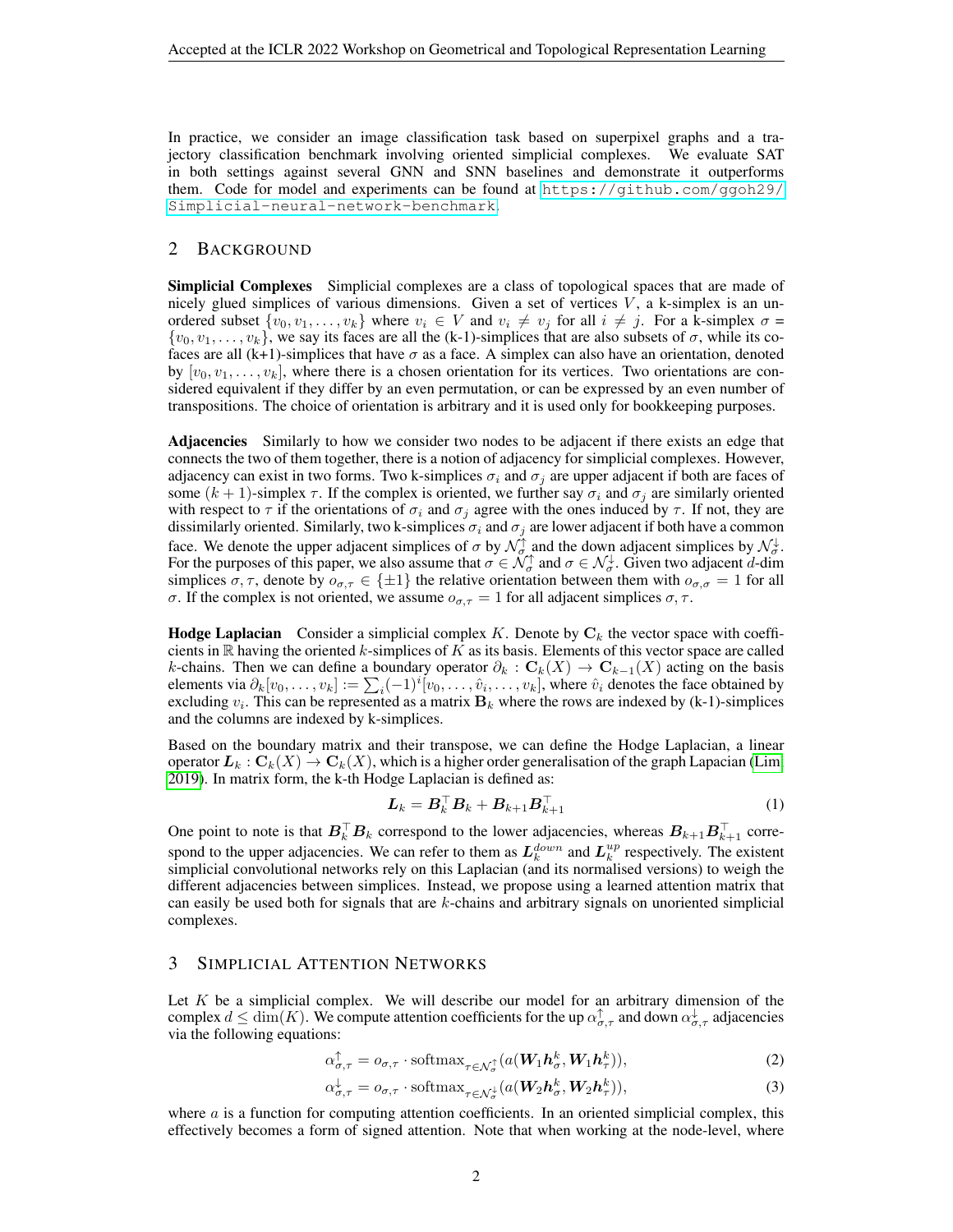the relative orientation between nodes is trivial and only upper adjacencies are present, one recovers GAT Veličković et al. [\(2018\)](#page-6-2).

Denote by  $\bm{H}^d$  the features associated to the  $d$ -dimensional simplices of  $K.$  SAT layers are described by the following message passing equation weighting the neighbours by the attention coefficients:

$$
\boldsymbol{h}_{\sigma}^{k+1} = \phi \Big( \sum_{\tau \in \mathcal{N}_{\sigma}^{\uparrow}} \alpha_{\sigma,\tau}^{\uparrow} \boldsymbol{W}_1^k \boldsymbol{h}_{\tau}^k, \sum_{\tau \in \mathcal{N}_{\sigma}^{\downarrow}} \alpha_{\sigma,\tau}^{\downarrow} \boldsymbol{W}_2^k \boldsymbol{h}_{\tau}^k \Big) \tag{4}
$$

Here,  $\phi$  is an update function that aggregates the two incoming messages from the lower and upper adjacencies and updates the representation of  $\sigma$ . More generally, each of these arguments can effectively be augmented with  $Z$  attention heads:

$$
\boldsymbol{h}_{\sigma}^{k+1} = \Big\|_{z \leq Z} \phi \Big( \sum_{\tau \in \mathcal{N}_{\sigma}^{\uparrow}} \alpha_{\sigma,\tau}^{\uparrow,z} \boldsymbol{W}_{1}^{k} \boldsymbol{h}_{\tau}^{k}, \sum_{\tau \in \mathcal{N}_{\sigma}^{\downarrow}} \alpha_{\sigma,\tau}^{\downarrow,z} \boldsymbol{W}_{2}^{k} \boldsymbol{h}_{\tau}^{k} \Big) \tag{5}
$$

In oriented simplicial complexes, the choice of orientation is arbitrary and we would like the model to be aware of this symmetry. Mathematically, we would like SAT to be *orientation equivariant* [\(Bodnar et al., 2021b;](#page-5-8) [Glaze et al., 2021\)](#page-5-12).

Definition 1 [\(Bodnar et al.](#page-5-8) [\(2021b\)](#page-5-8)). *Let* K *be a simplicial complex described by boundary matrices*  ${B<sub>i</sub>}$ *. A function*  $f: C_k \to C_k$  is orientation equivariant if for any diagonal matrix T with  $\pm 1$  on the diagonal,  $f(\boldsymbol{TH^k}, \boldsymbol{B_kT}, \boldsymbol{TB_{k+1}}) = \boldsymbol{Tf}(\boldsymbol{H^k}, \boldsymbol{B_k}, \boldsymbol{B_{k+1}}).$ 

We will now show that under certain constraints on the functions a and  $\phi$  the model is orientation equivariant.

**Proposition 2.** *If the function* a *is even in both of its arguments and*  $\phi$  *is odd in both of its arguments, SAT is orientation equivariant.*

*Proof Sketch.* At the message passing level, the equivariance equation is respected if and only if for any simplex  $\sigma$  the local aggregation is invariant to the changes in orientation of the neighbour simplices and if  $\sigma$  changes its orientation, the output features  $h_{\sigma}^{k+1}$  pick up a minus sign (see [Bodnar](#page-5-8) [et al.](#page-5-8) [\(2021b\)](#page-5-8) for details).

Because a is an even function, the product  $\alpha_{\sigma,\tau} h_{\tau}$  is invariant with respect to changes in the orientation of  $\tau$  because the change in sign for  $\alpha_{\sigma,\tau}$  and  $h_{\tau}$  cancel each other. Therefore, the aggregation is invariant with respect to changes in the orientations of the neighbours. Furthermore, since the function  $\phi$  is odd and  $\alpha_{\sigma,\sigma} \geq 0$  for any orientation of  $\sigma$ , it follows that the local aggregation picks up a minus sign when the orientation of  $\sigma$  is flipped. П

## 4 RESULTS

#### 4.1 SUPERPIXEL GRAPHS

Dataset We use the classification of superpixel graphs as our first benchmark to demonstrate the capabilities of SAT. A superpixel graph is the graph representation of an image in which pixels are grouped into nodes representing perceptually meaningful regions, such as a region of similar intensity [\(Achanta et al., 2012\)](#page-5-15). By representing the image as a graph, it is possible to change the task of image classification to graph classification. This application of using graph neural networks on superpixel graphs for the task of image classification was first done by [Monti et al.](#page-6-4) [\(2016\)](#page-6-4) and has since been a popular framework for testing graph neural networks. Here, we use images from the Modified National Institute of Standards and Technology database (MNIST) [\(LeCun & Cortes,](#page-5-16) [2010\)](#page-5-16) containing handwritten digits from 0 to 9.

To construct a superpixel dataset from MNIST, we use the Simple Linear Iterative Clustering (SLIC) [\(Achanta et al., 2012\)](#page-5-15) algorithm. The superpixel nodes are then connected to directly adjacent nodes by means of a region adjacency graph to get the final graph. The simplicial complex we consider is the two-dimensional clique complex of this graph. Triangles are of particular importance as they tend to encode tightly connected regions constituting a form of higher-order interaction between the superpixels.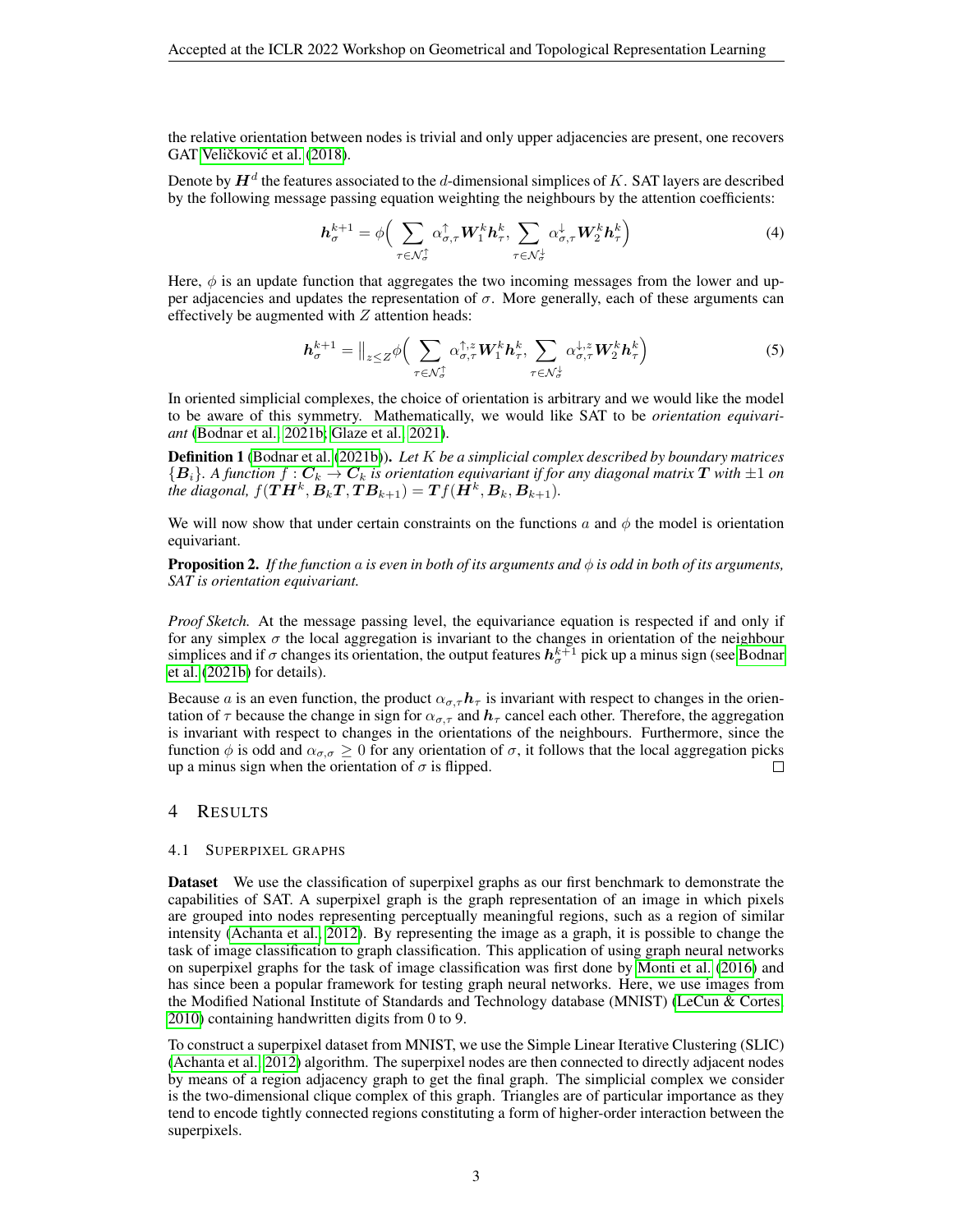

Figure 2: The stages from image to graph for two different MNIST images

We follow the work of [Long et al.](#page-5-17) [\(2021\)](#page-5-17) in setting up the node features and how the GNN layers are used. The node features of node cluster j are  $h_j = [1/n \sum_i^{n_j} (a_i, b_i, g_i)]$  where the  $a_i$  and  $b_i$  are the x and y coordinate of pixel i respectively, and  $g_i$  is the greyscale value of pixel i. The features for the 1-simplices and 2-simplices will be the concatenation of the node features that make up the simplex in the order given by pixel values.

Architecture Our layers are arranged in the same architecture proposed by [Long et al.](#page-5-17) [\(2021\)](#page-5-17) known as a hierarchical GNN architecture. This was used to avoid the over-smoothing problem [\(Cai & Wang, 2020;](#page-5-18) [Oono & Suzuki, 2019\)](#page-6-5). This architecture comprises of three GNN/SNN layers. The resulting node features from each layer, also known as the residual, are concatenated, resulting in the penultimate feature vector comprising of features vectors from previous layers. This is then passed through a mean pooling function, before being fed to a multi-layer perceptron with 10 outputs followed by a softmax activation.

Experimental setup For the experiment, we set the superpixel algorithm SLIC to generate approximately 75 nodes. For all experiments we set a budget of 100 epochs for training, with a batch size of 32 images, using a split of 55k images for training and 5k images for validation. The model corresponding to the epoch with the best validation performance on the validation set is saved and tested against the MNIST test set of 10k images. For the optimisation, we use the Adam optimiser, a weight decay of 0.0005, and a learning rate of 0.001 for all models tested.

We compare SAT against (GCN) [\(Kipf & Welling, 2017\)](#page-5-4), GAT (Veličković et al., [2018\)](#page-6-2), SC-CONV [\(Bunch et al., 2020\)](#page-5-7), and SCN [\(Ebli et al., 2020\)](#page-5-6). All models were used in a hierarchical GNN setup explained above with 3 layers each. We set the number of feature channels for each model such that the total number of parameters across all models was roughly 10k. All models use a ReLU activation function except SCN which uses Leaky ReLU as in the original paper. Both GAT and SAT use two attention heads.

Results We repeat the training procedure described above across five seeds and report the mean accuracy and standard deviation. Additionally, we report the exact number of parameters of each model. As the table shows, SAT outperforms its GNN counterpart (GAT), as well as other simplicial convolutional networks that have been recently proposed.

| Model         | Parameters | <b>Test Accuracy</b> |
|---------------|------------|----------------------|
| <b>GCN</b>    | 10634      | $63.65 \pm 1.82$     |
| <b>GAT</b>    | 9862       | $88.95 \pm 0.99$     |
| <b>SCN</b>    | 10612      | $84.16 \pm 1.23$     |
| <b>SCCONV</b> | 10315      | $89.06 \pm 0.47$     |
| SAT (Ours)    | 10186      | $92.99 \pm 0.71$     |

Table 1: Image classification accuracy. SAT outperforms its GNN counterpart (GAT) as well as other recently proposed SNNs.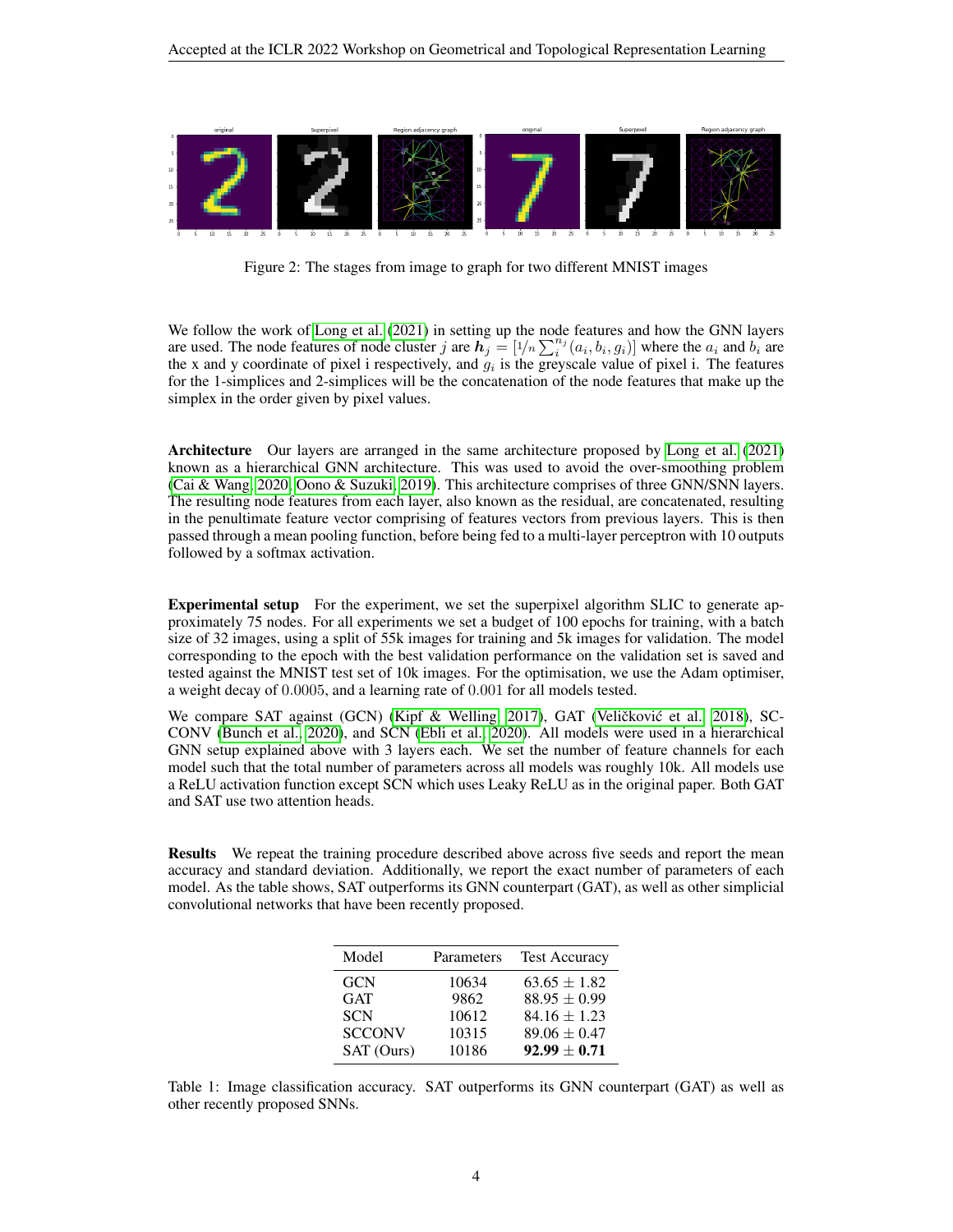### 4.2 TRAJECTORY CLASSIFICATION

To demonstrate the superior performance of SAT when operating on  $k$ -chains as well as to display the benefits of orientation equivariance in this setting, we now consider a trajectory classification task [\(Schaub et al., 2020;](#page-6-6) [Bodnar et al., 2021b\)](#page-5-8) involving oriented simplicial complexes.

Dataset The trajectory classification dataset is a synthetic dataset constructed by sampling 1000 points within a unit square followed by a Delauney triangulation. Two holes within the graph are created by removing certain nodes and the edges connected to these nodes. Trajectories are generated by randomly sampling a starting point from the top-left corner and an endpoint from the bottom right corner. Two different types of such trajectories are generated. One class of trajectories traverses via the top-right corner, while the second class traverses via the bottom-left corner. We randomly generate 1000 train and 200 test trajectories in this manner. In order for the test to be challenging for non-orientation invariant models, all

<span id="page-4-0"></span>

Figure 3: Example of the two different types of trajectories from the trajectory classification dataset.

trajectories from the training dataset use the same orientation for the edges, while trajectories from the test dataset use random orientations. Two trajectories from this dataset, belonging to two different classes, can be seen in [Figure 3.](#page-4-0)

Experimental setup All models use the same hyperparameters. We use 4 layers, with the residual size set to 32 for all layers. Following the 4 layers, we take the absolute of the output and do a mean-pooling to make it orientation invariant. We then pass this through two multi-layer perceptron layers before finally taking the softmax of the output. For all experiments, we set a budget of 100 epochs for training, with a batch size of 4. Since there is no validation set, the model corresponding to the epoch with the best performance on the training set is saved and used for testing. For the optimisation, we once again use the Adam optimiser, a weight decay of 0.0005, and a learning rate of 0.001 for all models tested.

Results We repeat the training procedure described above across five seeds and three different activation functions and report the mean accuracy and standard deviation. Models that use odd activation functions (i.e. the identity of tanh), which makes them orientation equivariant, perform better on the test set. Furthermore, the orientation equivariant SAT outperforms other orientation equivariant SNNs.

|                                           | activation function                                      |                                                                       |                                      |
|-------------------------------------------|----------------------------------------------------------|-----------------------------------------------------------------------|--------------------------------------|
| Model                                     | ЪI                                                       | ReLU                                                                  | Tanh                                 |
| <b>SCN</b><br><b>SCCONV</b><br>SAT (Ours) | $53.10 \pm 2.27$<br>$62.80 \pm 3.11$<br>$92.90 \pm 2.22$ | $49.70 + 2.77$ $52.80 + 3.11$<br>$50.80 \pm 1.63$<br>$49.70 \pm 0.60$ | $62.30 \pm 3.97$<br>$93.80 \pm 1.33$ |

Table 2: Trajectory classification accuracy. SAT outperforms other recently proposed SNNs.

# 5 CONCLUSION

In this paper, we introduced Simplicial Attention Networks  $(SAT)^1$  $(SAT)^1$ , a novel SNN that is able to incorporate attention-mechanisms in order to assign different importance weights to neighbouring simplices as well generalise to unseen simplicial structures. For applications involving orientated simplices, we also illustrated how SAT can be made orientation equivariant via signed attention coefficients. Empirically, we showed SAT outperforms other GNNs and SNNs at the tasks of classifying superpixel images generated from the MNIST dataset and classifying trajectories represented as 1-chains on a simplicial complex.

<span id="page-4-1"></span><sup>&</sup>lt;sup>1</sup>We note that a similar model was proposed concurrently by [Giusti et al.](#page-5-19)  $(2022)$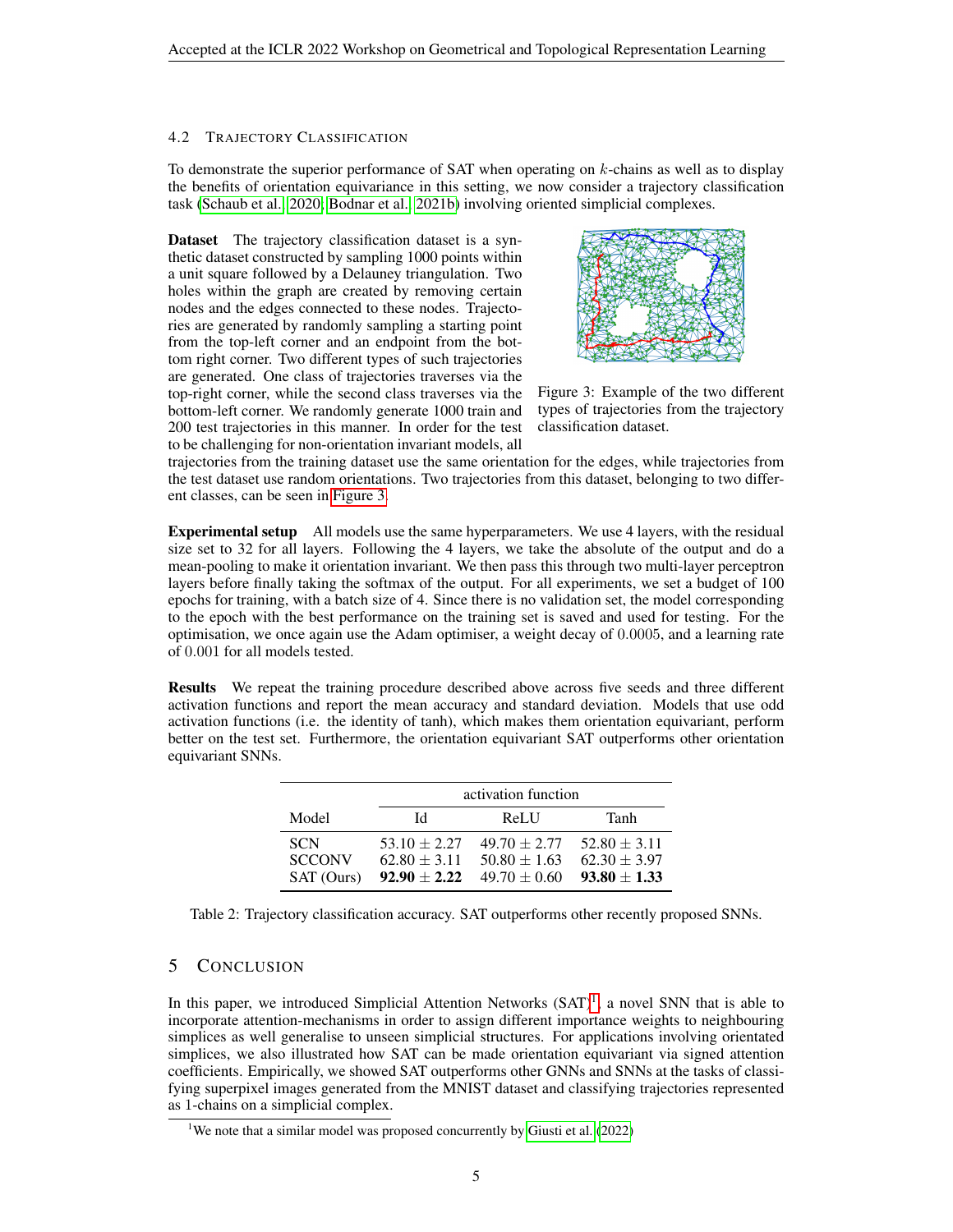### **REFERENCES**

- <span id="page-5-15"></span>Radhakrishna Achanta, Appu Shaji, Kevin Smith, Aurelien Lucchi, Pascal Fua, and Sabine Süsstrunk. Slic superpixels compared to state-of-the-art superpixel methods. *IEEE Transactions on Pattern Analysis and Machine Intelligence*, 34(11):2274–2282, 2012.
- <span id="page-5-9"></span>Cristian Bodnar, Fabrizio Frasca, Nina Otter, Yu Guang Wang, Pietro Liò, Guido Montúfar, and Michael Bronstein. Weisfeiler and Lehman Go Cellular: CW Networks. In *NeurIPS*, 2021a.
- <span id="page-5-8"></span>Cristian Bodnar, Fabrizio Frasca, Yuguang Wang, Nina Otter, Guido F Montufar, Pietro Lio, and ´ Michael Bronstein. Weisfeiler and Lehman Go Topological: Message Passing Simplicial Networks. In *ICML*, 2021b.
- <span id="page-5-2"></span>Joan Bruna, Wojciech Zaremba, Arthur Szlam, and Yann LeCun. Spectral networks and locally connected networks on graphs. In *ICLR*, 2014.
- <span id="page-5-7"></span>Eric Bunch, Qian You, Glenn Fung, and Vikas Singh. Simplicial 2-complex convolutional neural networks. In *NeurIPS 2020 Workshop on Topological Data Analysis and Beyond*, 2020. URL <https://openreview.net/forum?id=TLbnsKrt6J->.
- <span id="page-5-18"></span>Chen Cai and Yusu Wang. A note on over-smoothing for graph neural networks. *arXiv:2006.13318*, 2020.
- <span id="page-5-11"></span>Yuzhou Chen, Yulia R. Gel, and H. Vincent Poor. Bscnets: Block simplicial complex neural networks, 2021.
- <span id="page-5-3"></span>Michael Defferrard, Xavier Bresson, and Pierre Vandergheynst. Convolutional neural networks on ¨ graphs with fast localized spectral filtering. In *NIPS*, 2016.
- <span id="page-5-6"></span>Stefania Ebli, Michaël Defferrard, and Gard Spreemann. Simplicial neural networks. In *NeurIPS 2020 Workshop on Topological Data Analysis and Beyond*, 2020. URL [https:](https://openreview.net/forum?id=nPCt39DVIfk) [//openreview.net/forum?id=nPCt39DVIfk](https://openreview.net/forum?id=nPCt39DVIfk).
- <span id="page-5-5"></span>Justin Gilmer, Samuel S Schoenholz, Patrick F Riley, Oriol Vinyals, and George E Dahl. Neural message passing for quantum chemistry. In *ICML*, 2017.
- <span id="page-5-19"></span>L. Giusti, C. Battiloro, P. Di Lorenzo, S. Sardellitti, and S. Barbarossa. Simplicial attention neural networks, 2022. URL <https://arxiv.org/abs/2203.07485>.
- <span id="page-5-12"></span>Nicholas Glaze, T. Mitchell Roddenberry, and Santiago Segarra. Principled simplicial neural networks for trajectory prediction. In *ICML*, 2021.
- <span id="page-5-0"></span>Christoph Goller and Andreas Kuchler. Learning task-dependent distributed representations by backpropagation through structure. In *ICNN*, 1996.
- <span id="page-5-1"></span>Marco Gori, Gabriele Monfardini, and Franco Scarselli. A new model for learning in graph domains. In *IJCNN*, 2005.
- <span id="page-5-10"></span>Mustafa Hajij, Kyle Istvan, and Ghada Zamzmi. Cell complex neural networks. In *NeurIPS Workshop on Topological Data Analysis and Beyond*, 2020.
- <span id="page-5-13"></span>Alexandros Dimitrios Keros, Vidit Nanda, and Kartic Subr. Dist2cycle: A simplicial neural network for homology localization, 2021.
- <span id="page-5-4"></span>Thomas N Kipf and Max Welling. Semi-supervised classification with graph convolutional networks. In *ICLR*, 2017.
- <span id="page-5-16"></span>Yann LeCun and Corinna Cortes. MNIST handwritten digit database. 2010. URL [http://yann.](http://yann.lecun.com/exdb/mnist/) [lecun.com/exdb/mnist/](http://yann.lecun.com/exdb/mnist/).

<span id="page-5-14"></span>Lek-Heng Lim. Hodge laplacians on graphs, 2019.

<span id="page-5-17"></span>Jianwu Long, Zeran yan, and Hongfa chen. A graph neural network for superpixel image classification. *Journal of Physics: Conference Series*, 1871(1):012071, apr 2021. doi: 10.1088/1742-6596/ 1871/1/012071. URL <https://doi.org/10.1088/1742-6596/1871/1/012071>.